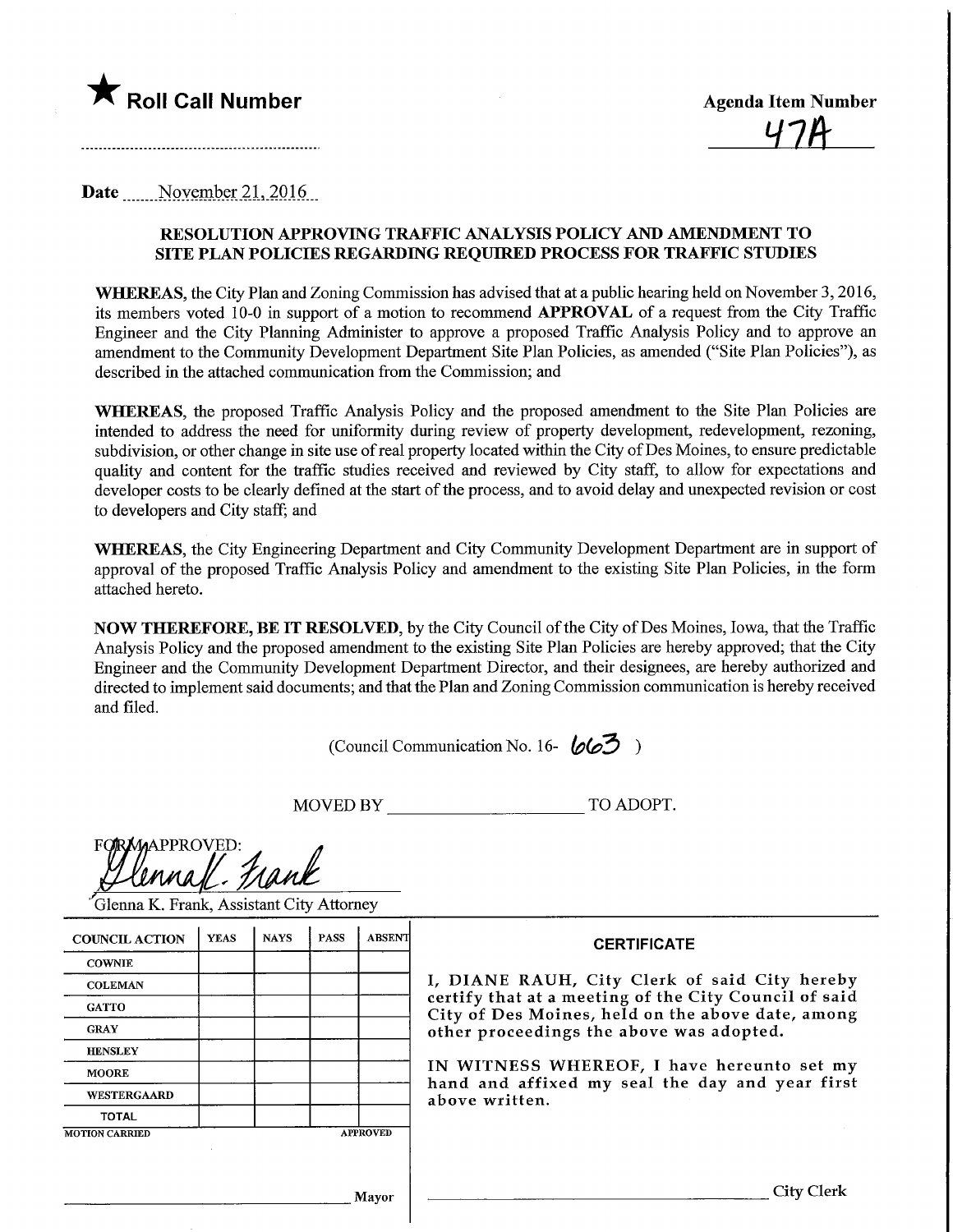# Existing "Site Plan Policies" amendment

### City Traffic Department and Circulation Policies

 $\ddotsc$ 

5) Modifications, replacement, repair, or additions of traffic islands, medians, traffic signals, crosswalks, sidewalks, driveways, and street and parking improvements that are needed because of the proposed development are to be paid for by the developer.

 $\ddotsc$ 

7) A traffic engineering investigation of the site, paid for by the developer, may be required in accordance with the Traffic Analysis Policy adopted by City Council resolution.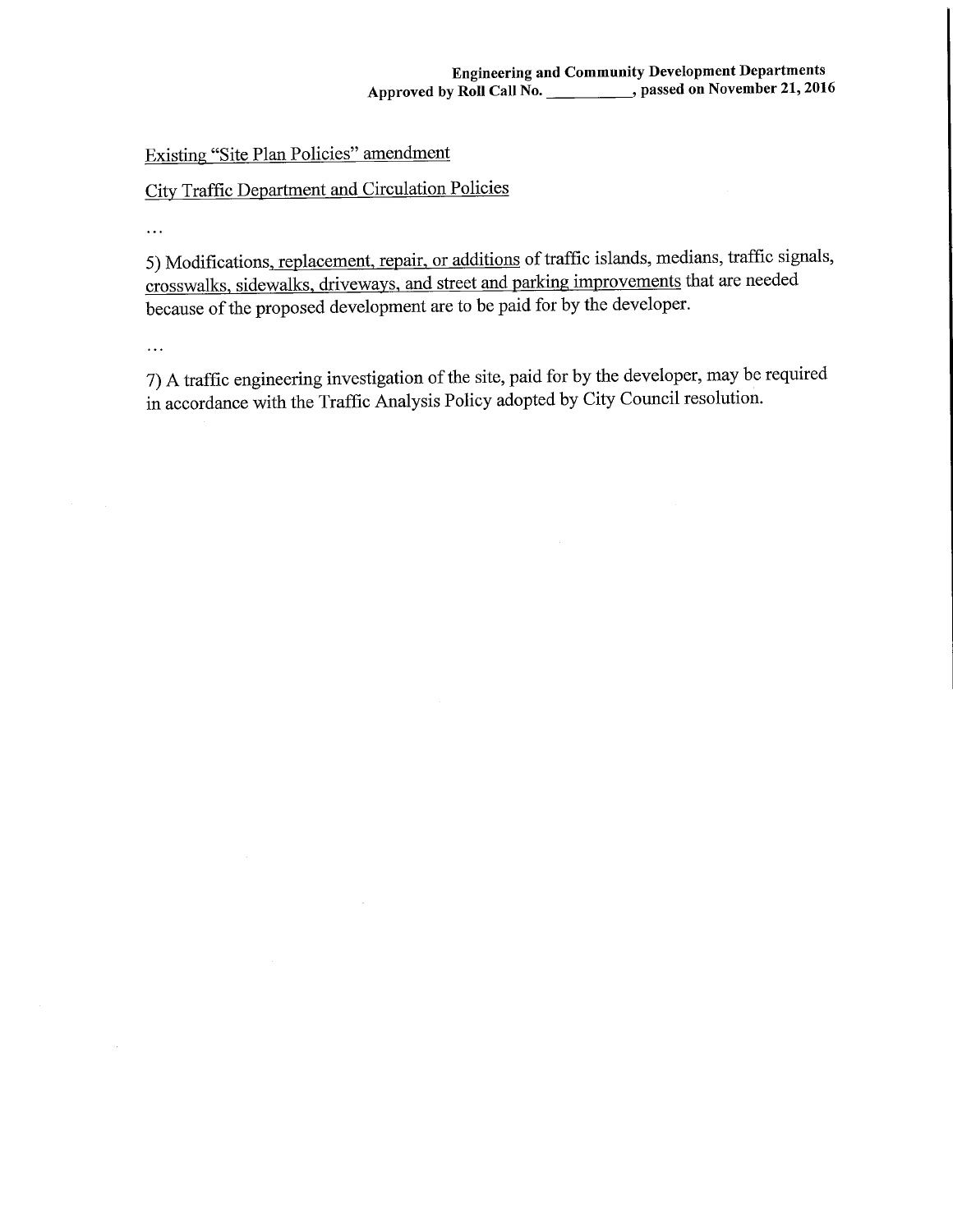# TRAFFIC ANALYSIS POLICY

This policy sets forth the process and requirements for traffic analysis relating to proposed development, redevelopment, rezoning, subdivision, or other change in site use of real property located within the City of Des Moines. This policy is being adopted in accordance with local and State policies and laws, including but not limited to, the Transportation and Land Use elements of PlanDSM: Creating Our Tomorrow, the site plan review requirements of Des Moines Municipal Code Chapter 82 and specifically Section 82-206(b)(l), and Iowa Code Section 354.8 (2015).

### Applicability

This policy applies to any proposed change in site use for real property located within the City that is anticipated, by the developer/property owner or the City Traffic Engineer or his/her designee, to create 50 or more vehicular trips entering and exiting the subject property during peak traffic hours ("trips"). Such proposed changes in site use may include, but are not limited to:

- Comprehensive plan amendments (at the discretion of the City Traffic Engineer)
- Rezonings
- Site plan approvals or amendments
- Preliminary subdivision plats and/or final subdivision plats
- Zoning Board of Adjustment relief
- Building permit requests

This policy applies whether or not a pre-application conference is required and whether or not required approvals are handled administratively.

The purpose for this policy is the need for uniformity to ensure predictable quality and content for the traffic studies received and reviewed by City staff. This process will allow for expectations and developer costs to be clearly defined at the start of the process. By having a consistent report format and clear expectations, the submittal of the traffic analysis shall be timely and less "back and forth" revisions experienced between staff and the developer which can result in delay and last minute changes or extra costs.

### Process

The traffic analysis process shall occur as follows:

- During pre-application conferences, City Traffic and Transportation Division staff will advise applicants/property owners/developers (herein "applicants") if this policy applies to their projects. Applicants will receive a copy of this policy and examples of projects expected to generate 50-100 or more trips for use during project planning. Applicants will be informed whether a Traffic Review (for 50-99 trips) or a Traffic Impact Study (for 100+ trips) is required, based on the information submitted at the pre-application conference.
- Prior to submitting an application for change in site use (whether or not a pre-application is applicable to a proposed project), the applicant shall submit a traffic analysis application to the City's Traffic and Transportation Division. Within a maximum 30 calendar days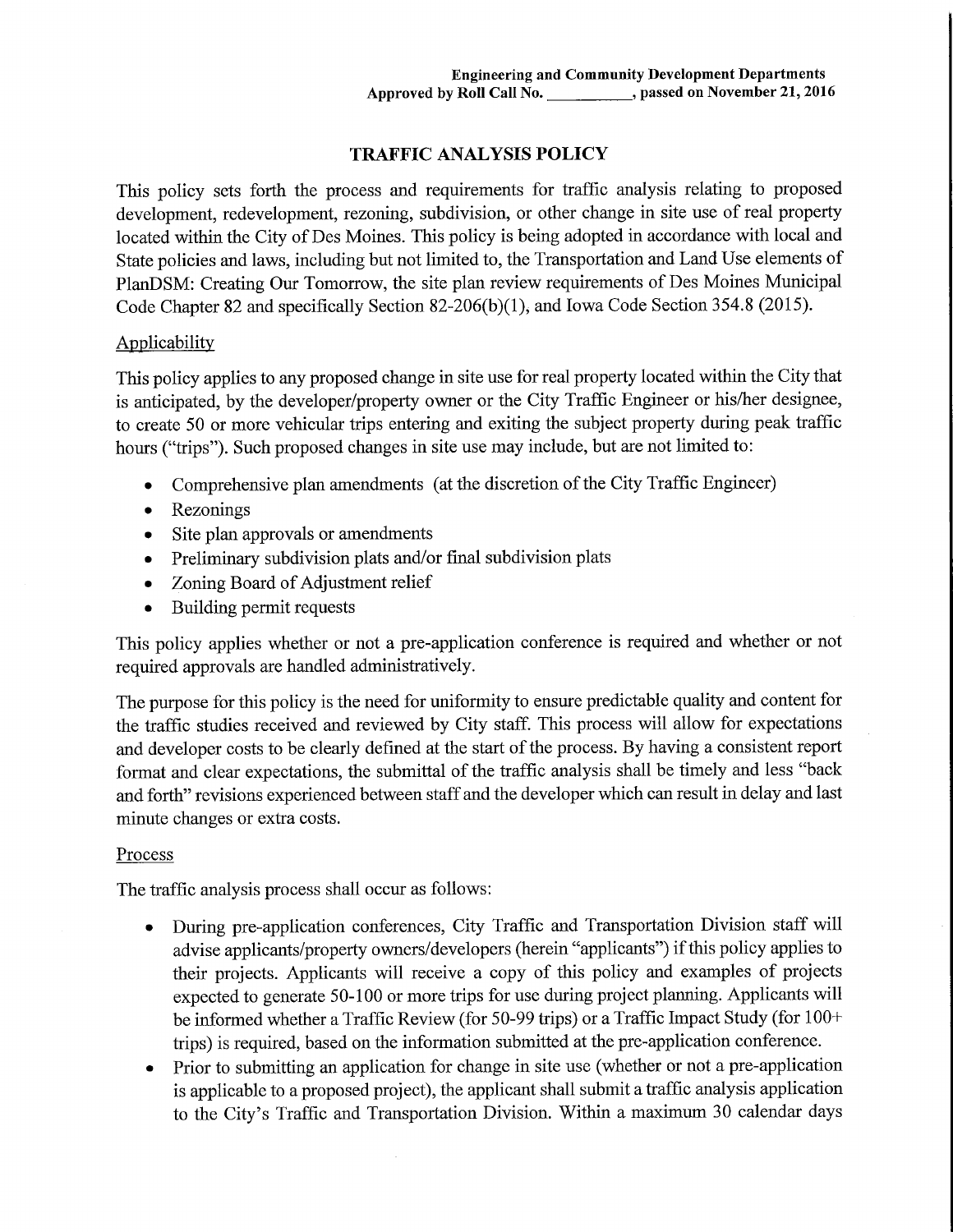following the receipt of said traffic analysis application. City staff will meet with the City's consultant to discuss scope of work items required in the traffic analysis. The applicant is encouraged but not required to attend this scoping meeting. The scope of work shall take into consideration, but may not be limited to, all pre-application minutes and other information provided by the City staff and the applicant.

- Within 10 calendar days following the scoping meeting, the City's consultant will provide a scope of work and estimated fee for the traffic analysis, which infonnation will be shared by City staff with the applicant.
- The applicant shall make payment to the City, in full, for the estimated cost of the traffic analysis. Upon City's receipt of payment, the City's consultant will commence the traffic analysis, with a draft report to be completed and submitted to City staff and the applicant within 30 calendar days unless otherwise agreed to by the consultant and City staff.
- City staff will review the consultant's draft traffic analysis report and provide comments to the applicant within 14 calendar days of receipt of the report. The applicant may provide comment to City staff within said timeframe. The draft report will be finalized by the City's consultant and provided to City staff and the applicant no later than 30 calendar days following this comment period.
- An applicant, at the applicant's sole cost, may hire an independent consultant to review the City consultant's final traffic analysis report following receipt thereof and in the event that the applicant disputes the report findings. Any findings by the applicant's independent consultant shall be provided to the City for consideration by the City Traffic Engineer or his/her designee. Applicants may make informal written appeal of the determination of the City Traffic Engineer or designee to the City Engineer, whose written decision to uphold said determination, reverse said determination, or modify said determination, shall be final. If the applicant elects to hire an independent consultant and make informal written appeal as set forth in this paragraph, the appeal process including final determination must be completed prior to the applicant's zoning application submittal.
- The applicant may make its zoning application submittal following receipt of the City consultant's final traffic analysis report, and/or City Engineer decision on appeal if applicable, and revision by applicant to the proposed project as determined necessary by the final report. City staff comments, and/or decision on appeal. Said submittal shall include a copy of the scope of work for the traffic analysis study, a copy of the final traffic analysis report, and a copy of any written comments provided by City staff during the 14 day comment review process described above.

In the event that a pre-application process is not required for a proposed change in site use to which this policy applies, the applicant will be notified of the need for a traffic analysis pursuant to this policy as soon as practical during the standard City staff review process.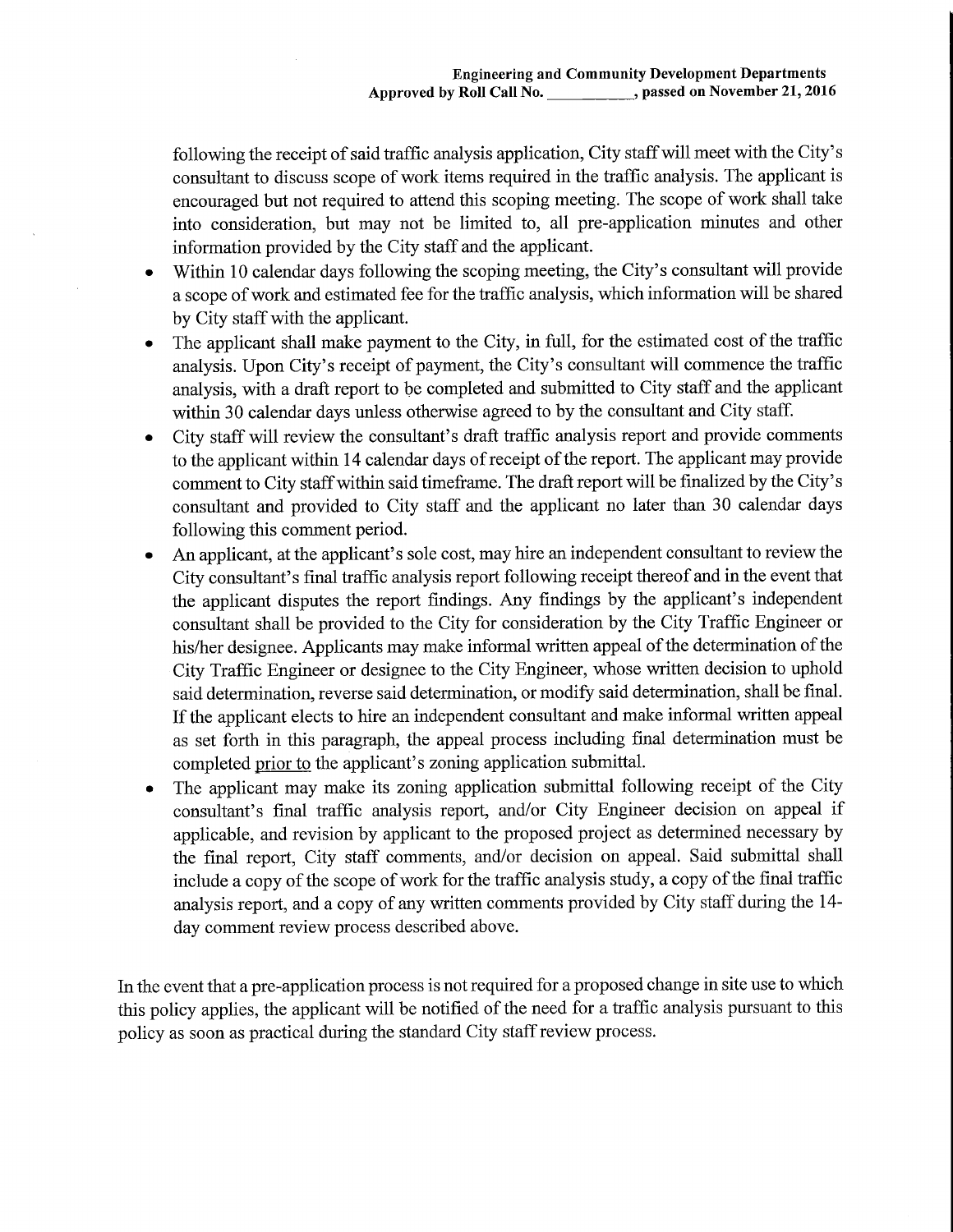## General Conditions

The consultant(s) performing the traffic analysis shall be independent consultants performing work on behalf of the City, with payment made by the applicant.

The applicant shall be solely responsible for payment of the estimated fee for the traffic analysis, as well as any costs incurred for additional work or revisions performed by the consultant at the request of the applicant or City staff. Work will not begin on the traffic analysis until payment is received.

In the event of significant changes to the proposed project that are made by the applicant or required by the City, the scope and level (Review or Impact Study) of the traffic analysis may need to be revised and additional work may be required of the consultant for review by the applicant and City staff. The applicant shall be solely responsible for all costs and any delay associated with such revision(s).

The applicant shall be solely responsible for the cost and construction of all improvements determined necessary by the City as a result of the traffic analysis, unless otherwise agreed to in writing by the City and applicant.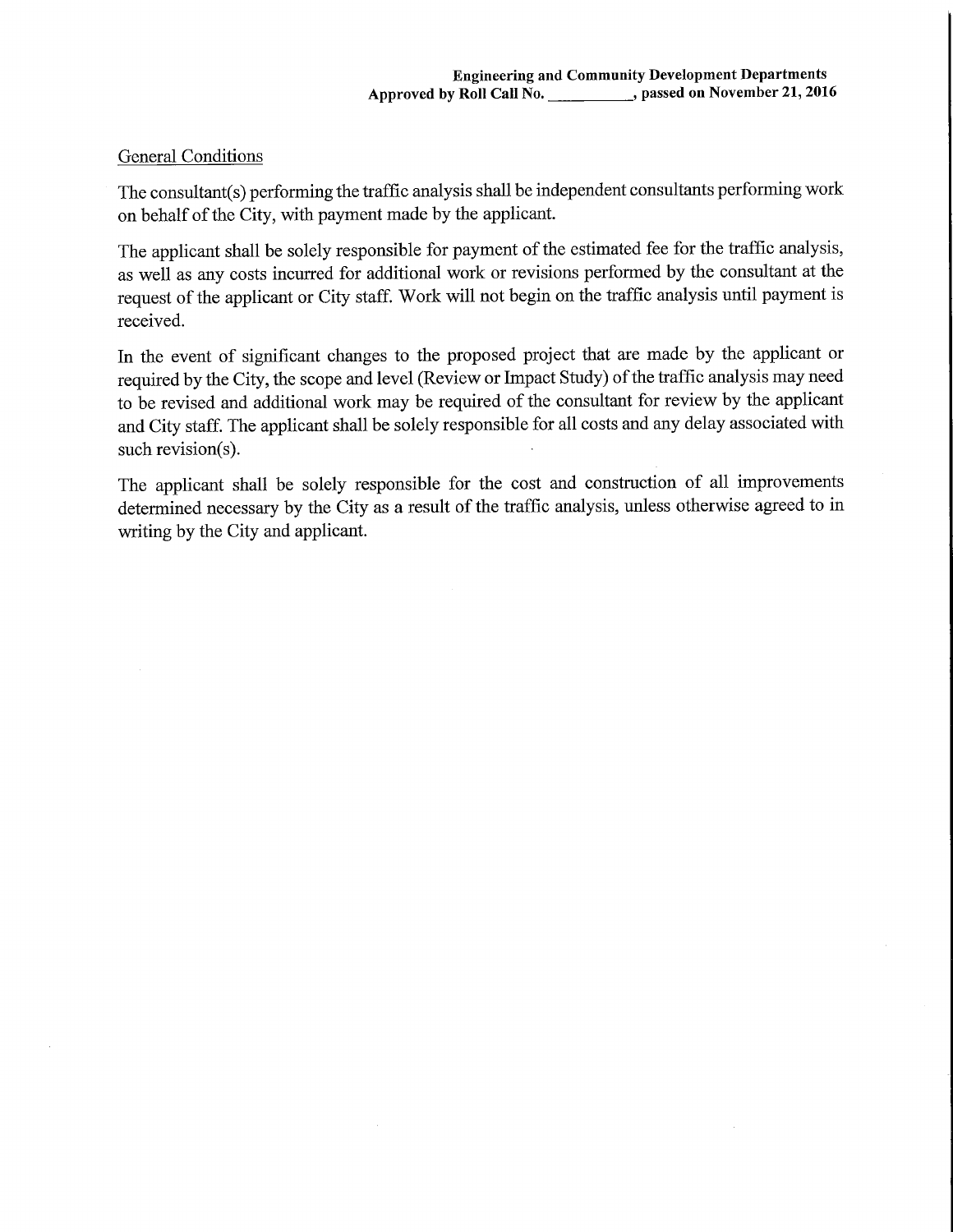

November 14, 2016

Honorable Mayor and City Council City of Des Moines, Iowa

Members:

Communication from the City Plan and Zoning Commission advising that at their meeting held November 3, 2016, the following action was taken regarding a request for the proposed Traffic Analysis Policy and amendments to the City's Site Plan Policies regarding required process for traffic studies.

#### COMMISSION RECOMMENDATION:

After public hearing, the members voted 10-0 as follows:

| <b>Commission Action:</b> | Yes | <b>Nays</b> | Pass | Absent |
|---------------------------|-----|-------------|------|--------|
| <b>Francis Boggus</b>     | Х   |             |      |        |
| Dory Briles               | Х   |             |      |        |
| JoAnne Corigliano         | X   |             |      |        |
| David Courard-Hauri       | X   |             |      |        |
| Jacqueline Easley         | X   |             |      |        |
| Jann Freed                | X   |             |      |        |
| John "Jack" Hilmes        | X   |             |      |        |
| Carolyn Jenison           |     |             |      | Х      |
| Greg Jones                |     |             |      | X      |
| <b>William Page</b>       |     |             |      | Χ      |
| <b>Mike Simonson</b>      | X   |             |      |        |
| <b>Steve Wallace</b>      | х   |             |      |        |
| <b>Greg Wattier</b>       |     |             |      | Х      |
|                           |     |             |      |        |

APPROVAL of the proposed Traffic Analysis Policy and amendments to the City's Site Plan Policies regarding required process for traffic studies.

#### RECOMMENDATION TO THE P&Z COMMISSION

Staff recommends approval of the proposed Traffic Analysis Policy and amendments to the City's Site Plan Policies regarding required process for traffic studies.

### STAFF REPORT TO THE PLANNING COMMISSION

#### I. GENERAL INFORMATION

The proposed Traffic Analysis Policy and amendment to the City's Site Plan Policies regarding required process for traffic studies are attached.